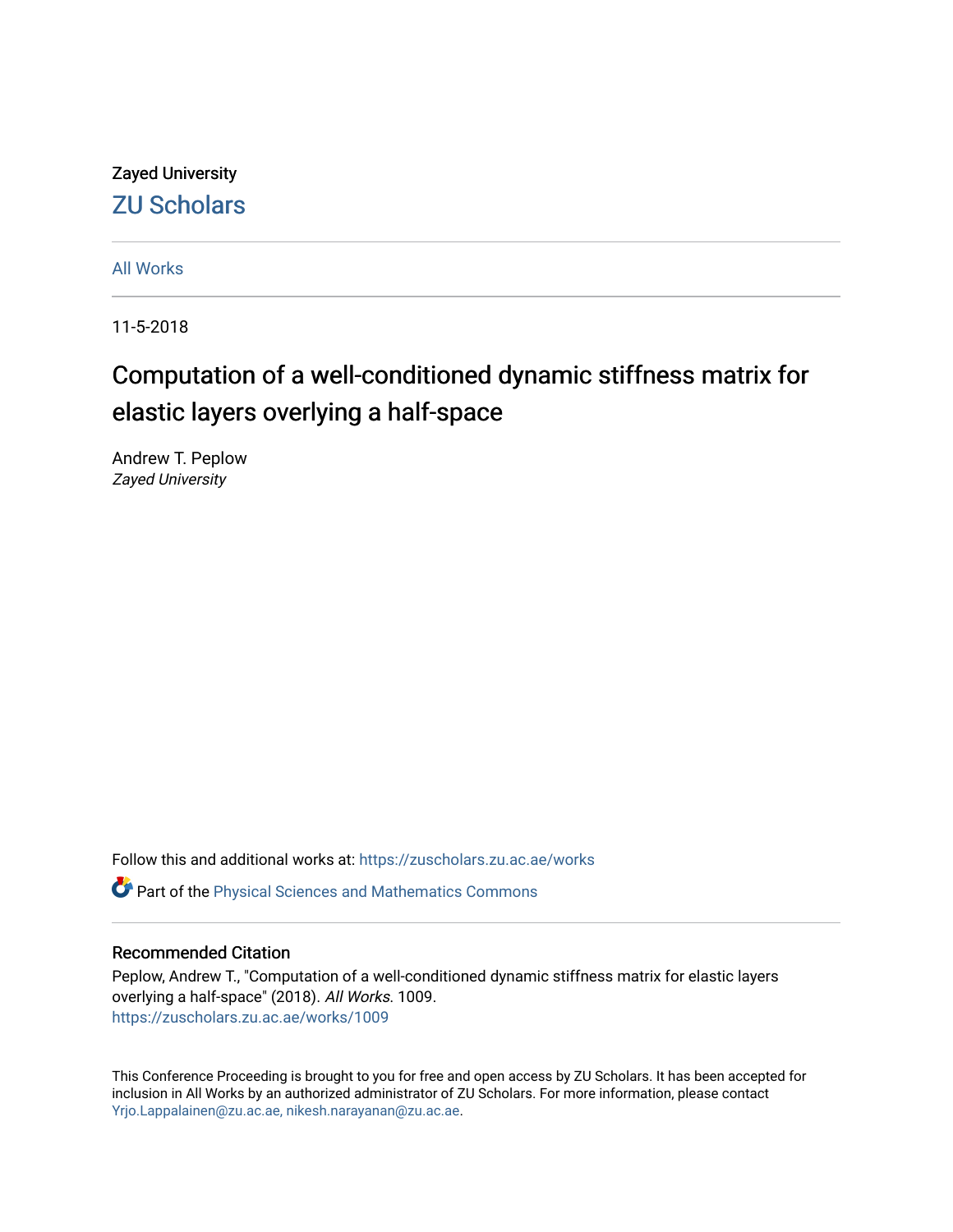# Computation of a well–conditioned dynamic stiffness matrix for elastic layers overlying a half–space

## Andrew T. Peplow

Department of Life and Environmental Sciences, College of Natural & Health Sciences, Zayed University, Abu Dhabi, UAE.

E-mail: andrew.peplow@zu.ac.ae

Abstract. In the context of range–independent solid media, we propose a well–conditioned dynamic stiffness matrix for an elastic layer sitting over an elastic half–space. This formulation overcomes the well–known problem of numerical ill-conditioning when solving the system of equations for deep-layered strata. The methodology involves the exact solutions of transformed ordinary differential equations in the wavenumber domain, a projection method based on the transformed equations with respect to the depth coordinate. By re–arranging the transformed equations the solutions remain numerically well-conditioned for all layer depths. The inverse transforms are achieved with a numerical quadrature method and the results presented include actual displacement fields in the near-field of the load.

## 1. Introduction

A two–dimensional model is considered to demonstrate the effect of a harmonic finite strip–load over layered strata, [1]. The results derived by Fourier transform are valid for any frequency and more importantly any depth of layer. In principle, following the well-known traditional methods, [2], we could use displacement and stress–continuity boundary conditions at the bottom of the layer with equations at the ground surface to generate equations for four subsequent unknowns of stress and displacement. However, this direct approach leads to formidable numerical problems. The reason for this work is that if traditional expressions for the characteristic wave functions, such as cosh or sinh, are employed these can have a dramatic effect on the numerical evaluation of solutions. Problems arise due to the cancellation or division of either very small or very large numbers. To overcome this Karasalo [3] derived a well–conditioned propagator matrix for radially symmetric problems. In this work, though, we construct a single stiffness matrix for the physical layer for plane–strain problems which conveniently avoids these difficulties. We therefore deduce a new global dynamic stiffness matrix for functions that do not cause numerical problems. A scaled dynamic stiffness matrix for the layer is derived. To do this the vibration components in the wavenumber domain for layer depths and a half–space are considered and arranged into a single matrix formulation. For the forced response, the load is modelled as an infinite strip, so that the problem is plane. The purpose of the present study is to present a computational method which does not suffer numerical evaluation difficulties when predicting vibration transmission, in particular its attenuation on the surface of a deep layer. The usefulness of the method is illustrated by presenting numerical results from two potentially computationally intensive application examples.

1 Content from this work may be used under the terms of the[Creative Commons Attribution 3.0 licence.](http://creativecommons.org/licenses/by/3.0) Any further distribution of this work must maintain attribution to the author(s) and the title of the work, journal citation and DOI. Published under licence by IOP Publishing Ltd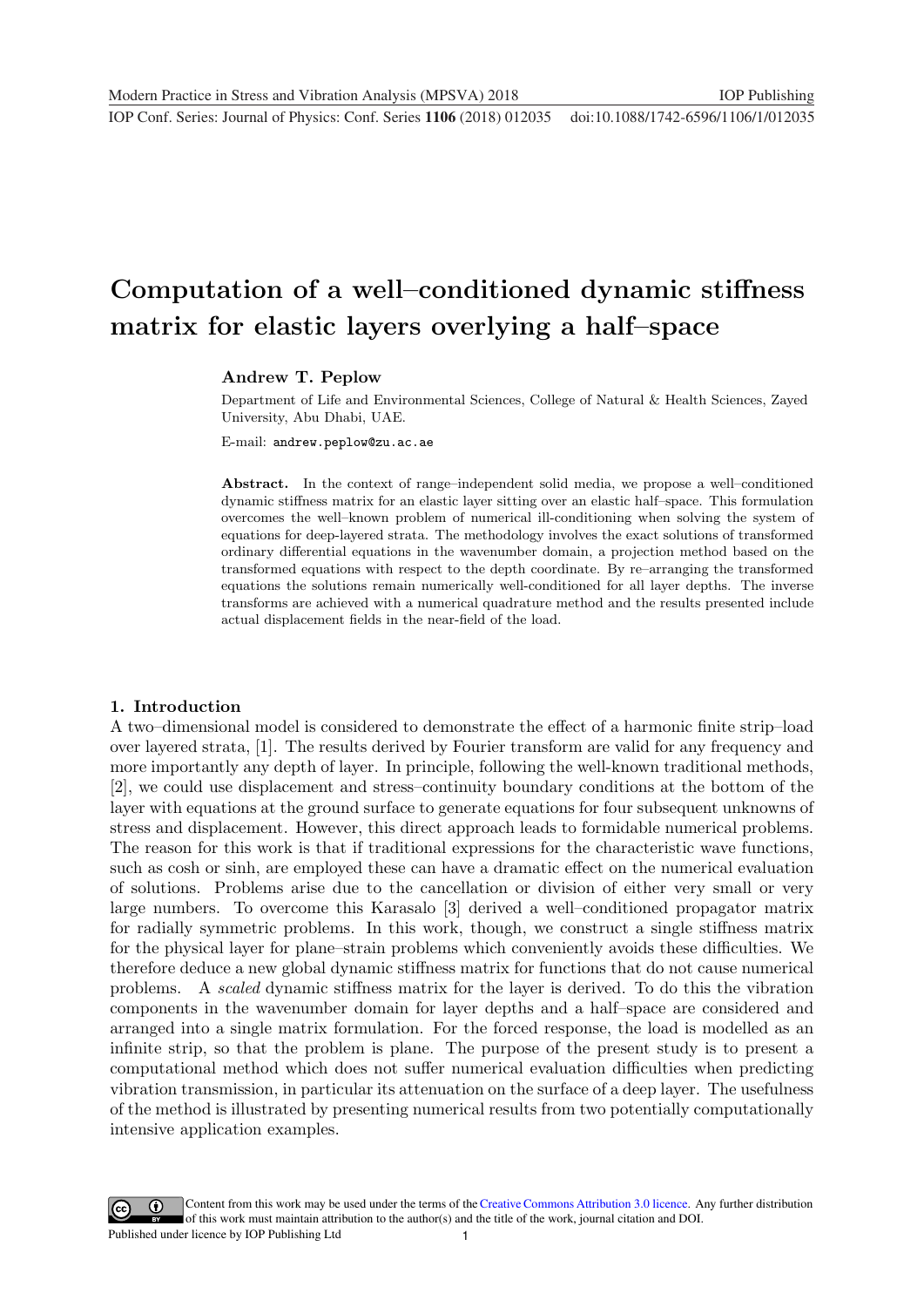

#### ELASTIC HALF–SPACE, Soil B

Figure 1. Diagram of the model

Although not developed in this short–communication, solutions to characteristic equations which establish wave propagation parameters can now be determined more efficiently for dynamic [4] or moving–load problems [5], for example, due to the reduced number of equations.

#### 2. Vibration transmission

The model considered is shown in Figure 1. The strip load has a length 2b, and is aligned with respect to the z-axis. It rests on an homogeneous, isotropic, elastic layer, with material properties E (Young's modulus),  $\rho$  (density) and  $\nu$  (Poisson's ratio). An harmonic vertical load acts uniformly over the strip. The elastic layer of finite depth,  $H$ , of homogeneous and isotropic material, overlies a half–space of flexible material. The model is two–dimensional, and the co–ordinate system and parameters are shown in Figure 1.

Much of the analysis necessary for the derivation of the dynamic stiffness matrix has been presented in references [1], [2] and [6], so this will only be briefly summarized. For plane strains the behaviour of the elastic material is described by Navier's elastodynamic equations, [1]. In the absence of body forces, these can be written as:

$$
(\lambda + \mu)\frac{\partial \Delta}{\partial x} + \mu \nabla^2 u = \rho \frac{\partial^2 u}{\partial t^2}, \quad (\lambda + \mu)\frac{\partial \Delta}{\partial z} + \mu \nabla^2 w = \rho \frac{\partial^2 w}{\partial t^2}, \tag{1}
$$

where u, w are the components of the displacement in the x and z directions and  $\Delta$  is the dilatation,  $\rho$  is the density of the material and  $\lambda$ ,  $\mu$  are complex Lamé constants. The stress– strain relations are also included here :

$$
\sigma_{zx} = \mu \left( \frac{\partial u}{\partial z} + \frac{\partial w}{\partial x} \right), \sigma_{zz} = \lambda \left( \frac{\partial u}{\partial x} + \frac{\partial w}{\partial z} \right) + 2\mu \frac{\partial w}{\partial z}, \tag{2}
$$

The quantities  $c_1$  and  $c_2$  are respectively the P and S wave speeds, given by:

$$
c_1^2 = \frac{\lambda + 2\mu}{\rho} = \frac{E(1 - \nu)}{\rho(1 + \nu)(1 - 2\nu)}, \quad c_2^2 = \frac{\mu}{\rho} = \frac{E}{2\rho(1 + \nu)}.
$$
 (3)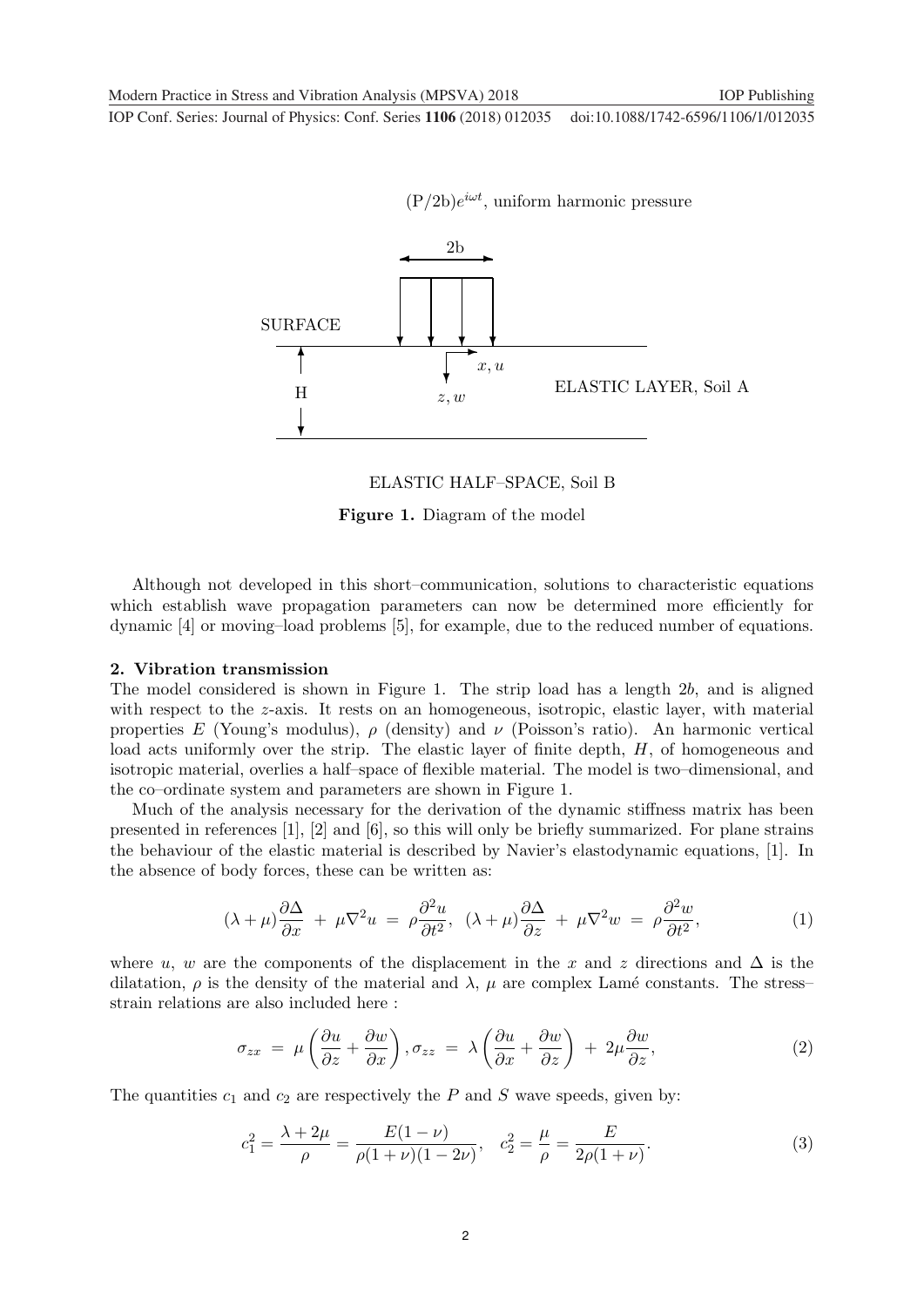| Soil                        | $\overline{A}$     | R                   |
|-----------------------------|--------------------|---------------------|
| E(Pa)                       | $2.69 \times 10^8$ | $204 \times 10^{8}$ |
| $\rho$ (kgm <sup>-3</sup> ) | 1550               | 2450                |
| $\boldsymbol{\nu}$          | 0.257              | 0.179               |
| $c_R$ $(ms^{-1})$           | 242                | 1706                |
| $c_2$ $(ms^{-1})$           | 263                | 1879                |
| $c_1$ $(ms^{-1})$           | 459                | 3005                |

Table 1. Material properties

the boundary conditions for this problem are a uniform strip–load if width 2b acting over the surface and at  $z = H$  continuity of displacement and traction between the upper and lower– media. Equation (1) may be solved by introducing potentials  $\phi$  and H such that

$$
u = \frac{\partial \phi}{\partial x} - \frac{\partial H}{\partial z} \text{ and } w = \frac{\partial \phi}{\partial z} + \frac{\partial H}{\partial x} \tag{4}
$$

where, given wavenumbers  $k_1 = \omega/c_1$  and  $k_2 = \omega/c_2$ 

.

$$
\alpha_1^2 = \zeta^2 - k_1^2 \text{ and } \alpha_2^2 = \zeta^2 - k_2^2. \tag{5}
$$

It is common practice to write solutions to the ensuing ordinary differential equations in terms of cosh and sinh functions. For computational purposes this choice of characteristic functions is not convenient for problems involving spatial domains chosen to be extremely deep. Hence, we propose the general solutions may be written as a scaled formulation:

$$
\overline{\phi} = A_1 e^{-\alpha_1 z} + A_2 e^{\alpha_1 (z - H)}, 0 < z < H
$$
  
\n
$$
\overline{H} = B_1 e^{-\alpha_2 z} + B_2 e^{\alpha_2 (z - H)}, 0 < z < H.
$$
\n(6)

The reasons for choosing the scaled exponential characteristic functions over the hyperbolic functions is clear. Essentially, this choice ensures the characteristic functions do not grow unbounded with depth, H including other expressions involving variables,  $\alpha_1$  or  $\alpha_2$ , Eq. (5)

Substituting the values  $z = 0$  and  $z = H$  into the equations (6) yields the first matrix equation

$$
\{\overline{u}\} = [C] \{A\}.
$$
\n<sup>(7)</sup>

where  $\overline{u} = [i\overline{w}_0, \overline{u}_0, i\overline{w}_H, \overline{u}_H]^T$  and the 4x4 complex-valued matrix [C] is given by

$$
[C] = \begin{bmatrix} -i\alpha_1 & i\alpha_1 e^{-\alpha_1 H} & -\zeta & -\zeta e^{-\alpha_2 H} \\ i\zeta & i\zeta e^{-\alpha_1 H} & \alpha_2 & -\alpha_2 e^{-\alpha_2 H} \\ -i\alpha_1 e^{-\alpha_1 H} & i\alpha_1 & -\zeta e^{-\alpha_2 H} & -\zeta \\ i\zeta e^{-\alpha_1 H} & i\zeta & \alpha_2 e^{-\alpha_2 H} & -\alpha_2 \end{bmatrix}.
$$
 (8)

Now, further developing the system of equations from the stress equations (2),

$$
\{\overline{\sigma}\} = [S] \{A\},\tag{9}
$$

$$
[S] = \begin{bmatrix} -i\alpha_1^2(\lambda + 2\mu) + i\lambda\zeta^2 & \left(-i\alpha_1^2(\lambda + 2\mu) + i\lambda\zeta^2\right) g_1 & -2\mu\zeta\alpha_2 & 2\mu\zeta\alpha_2\xi g_2 \\ 2i\mu\zeta\alpha_1 & -2i\mu\zeta\alpha_1\zeta g_1 & \mu\left(\alpha_2^2 + \zeta^2\right) & \mu\left(\alpha_2^2 + \zeta^2\right) g_2 \\ i\left(\alpha_1^2(\lambda + 2\mu) - \lambda\zeta^2\right) g_1 & i\left(\alpha_1^2(\lambda + 2\mu) - \lambda\zeta^2\right) & 2\mu\zeta\alpha_2 g_2 & -2\mu\zeta\alpha_2 \\ -2i\mu\zeta\alpha_1 g_1 & 2i\mu\zeta\alpha_1 & -\mu\left(\alpha_2^2 + \zeta^2\right) g_2 & -\mu\left(\alpha_2^2 + \zeta^2\right) \end{bmatrix} (10)
$$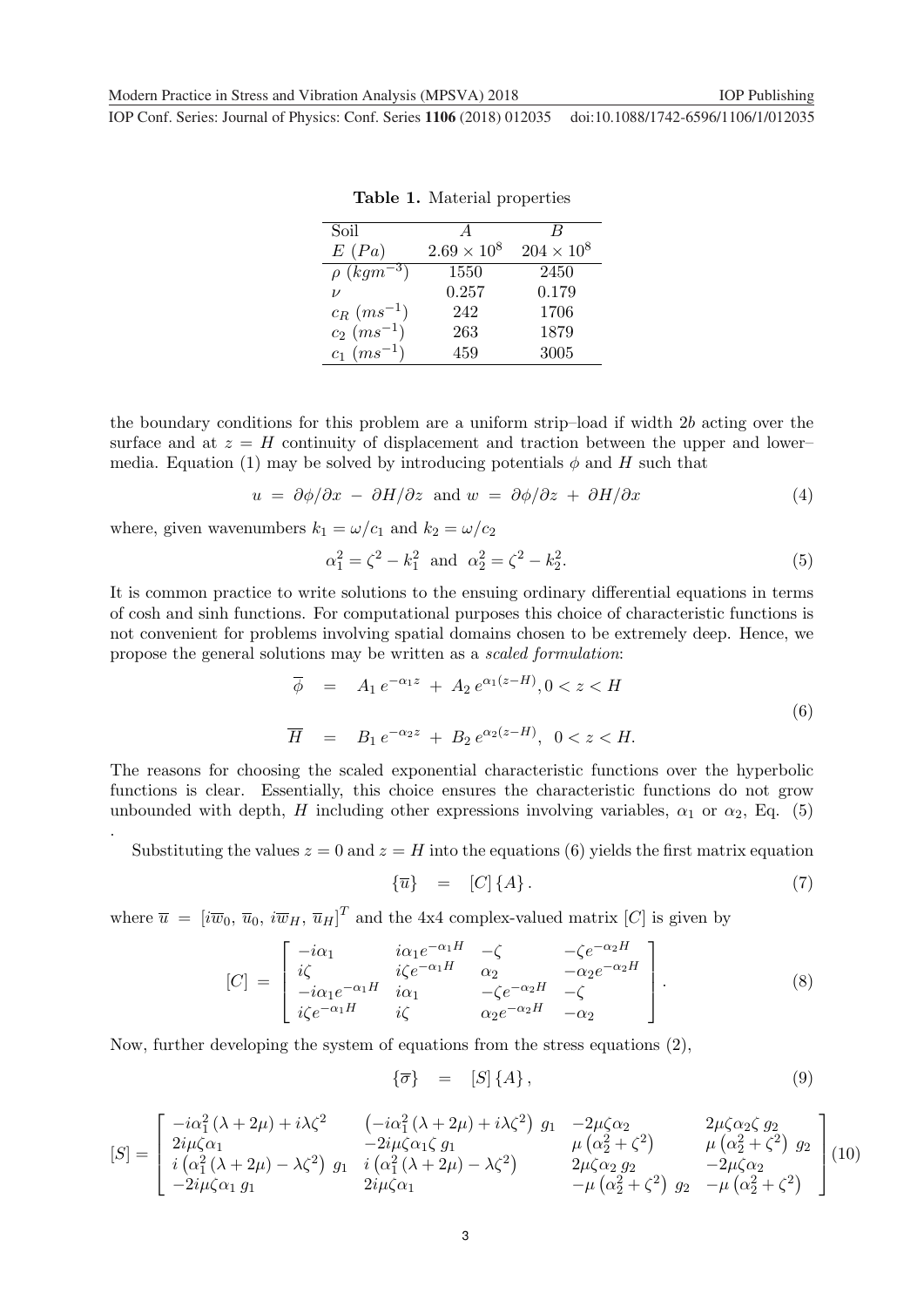and  $g_i = e^{-\alpha_i H}, i = 1, 2$  and  $\overline{\sigma} = [-i\overline{\sigma}_0, -\overline{\tau}_0, i\overline{\sigma}_H, \overline{\tau}_H]^T$ . We now combine equations (7) and (9), to arrive at a single matrix expression which expresses the displacements and stresses at the surface and the interface in the wavenumber–domain:

$$
[T] \{\overline{u}\} = \{\overline{\sigma}\}.
$$
 (11)

where  $[T] = [S][C]^{-1}$ . The algebraically complicated unstructured matrix  $[T]$  is given in the Appendix. Specifically  $[T]$  is the dynamic stiffness matrix for a single elastic layer valid for any depth  $H > 0$ . To include the half–space, we utilize the matrix equations presented in [6] which leads to a matrix system

$$
[P] = \frac{1}{D} \left[ \begin{array}{cc} (\lambda + 2\mu)\alpha_2 k_1^2 & 2\mu\zeta(\alpha_1\alpha_2 - \zeta^2) + (\lambda + 2\mu)\zeta k_1^2 \\ 2\mu\zeta(\alpha_1\alpha_2 - \zeta^2) + \mu\zeta k_2^2 & \mu\alpha_1 k_2^2 \end{array} \right] \left[ \begin{array}{c} i\overline{w}_H \\ \overline{u}_H \end{array} \right] = \left[ \begin{array}{c} i\overline{\sigma}_H \\ \overline{\tau}_H \end{array} \right] (12)
$$

where  $D = 1/(\alpha_1 \alpha_2 - \zeta^2)$  and it is understood the soil parameters are related to the half-space below the upper–layer. Equations can now be combined to give a single matrix equation for an elastic layer over an elastic halfspace, involving the scaled stiffness matrix for the elastic layer  $[T_{ij}]$  and the matrix for the halfspace  $[P_{ij}]$ . The general matrix form for any global domain becomes a 4x4 complex valued matrix

$$
[T]_G = \begin{bmatrix} T & T & T & T \\ T & T & T & T \\ \overline{T} & T & T - P & T - P \\ T & T & T - P & T - P \end{bmatrix}
$$
(13)

It is straightforward to generalise this technique to n elastic layers over a half–space where the size of the dynamic stiffness matrix will become a single complex–valued  $2(n + 1) \times 2(n + 1)$ matrix.

#### 3. Problems in numerical evaluation of stiffness matrix

Generally, for non–dimensional wavenumbers  $k_s h \geq 13$ , where  $k_s$  is the shear wavenumber, the conventional approach "breaks down". That is, for depths greater than around two shear wavelengths,  $h > 2\lambda_s$  a numerical bottleneck problem arises when solving the linear system of algebraic equations. Equally for high frequency computations can become ill–conditioned. Note that we cannot show results where "bottleneck" occurs or is about to occur as matrix elements can become unbounded so solutions are not presentable.

The choice of projected method permits a stable numerical evaluation for entries in the stiffness matrix for all soil types, frequencies and layer–depths. This avoids numerical round–off errors especially division of large numbers by small numbers and the subtraction of very large numbers. For example, due to round–off errors, it can be shown that for large  $zeta_1, \zeta_2 > 0$ the relative error corresponding to the evaluation of the subtraction of two functions, such as  $|\cosh(\zeta_1) - \cosh(\zeta_2)|$  can grow like  $\exp(|\zeta|)$ ,  $\zeta_1 < \zeta < \zeta_2$  where the difference  $|\zeta_1 - \zeta_2|$  is small. In themselves the numerical evaluation of hyperbolic functions cosh and sinh can also be problematic for large values of their arguments.

#### 4. Numerical results

Soil characteristics values used are presented in Table 1, that is two sets of soil characteristics which represent different conditions for a single frequency, 64 Hz on a strip of width  $2b = 1.5$  m subjected to a uniform unit load  $P = 1$  N.

Not shown here but functions in wavenumber domain which determine the vibration response for elastic layers over half–space with the same material have been computed. The absolute errors between various cases from shallow to very deep layers were all negligible. Nonetheless the results presented, calculated using the Clenshaw–Curtis numerical quadrature method, are related to the ground parameters shown in Table 1.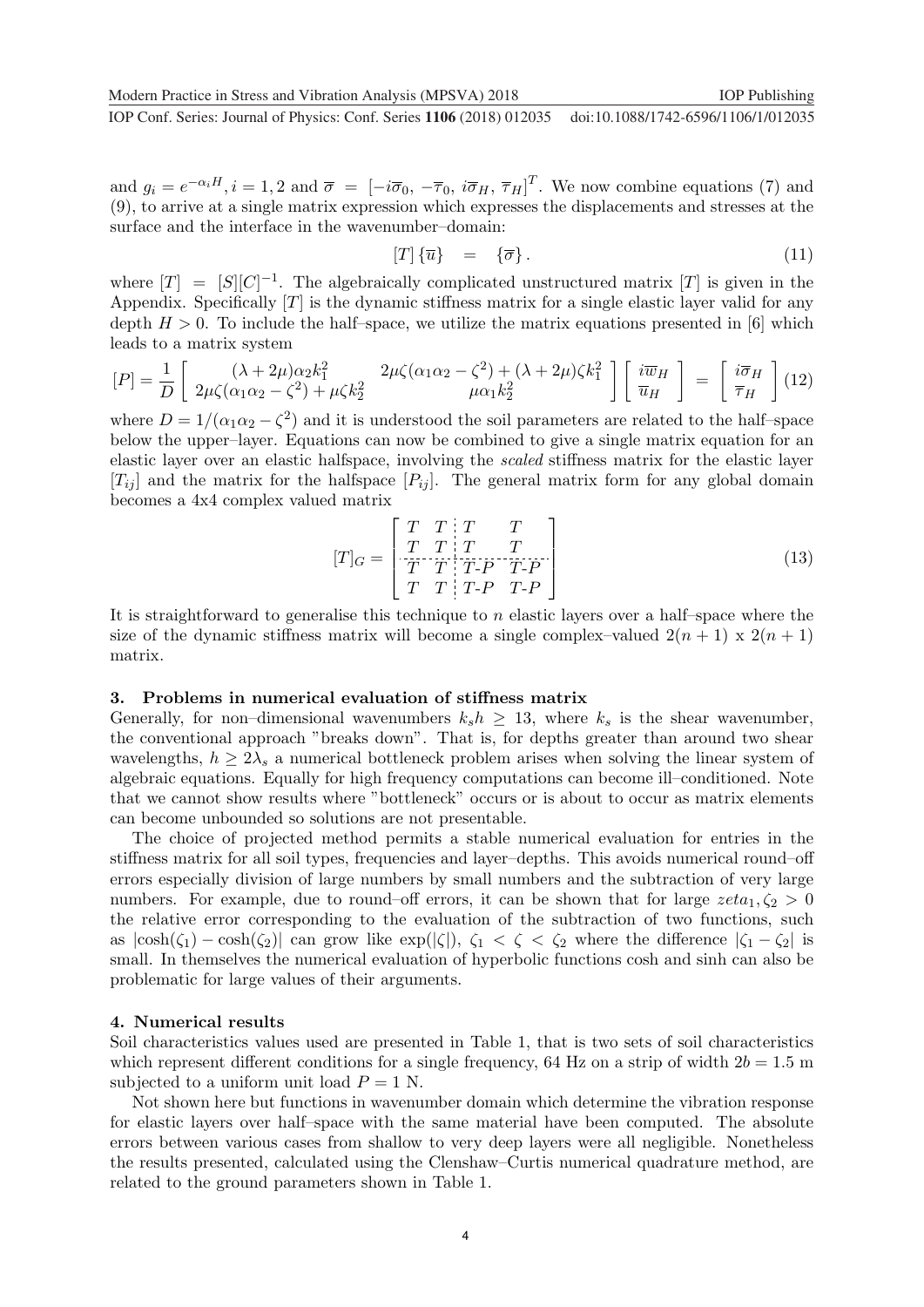## 5. Free vibration

In Figure 2 is shown the variation of wavenumber with frequency for the first six natural modes. Included in the figure shows the variation of wavenumber for a thick layer of material, soil B, which overlies the half–space of softer material, soil A. Figures  $3(a)$  and (b) compare results



Figure 2. Variation of the wavenumber with frequency of the first six propagating modes for the 7.0m layer over a half–space (dots) and the same layer over thick 9.0m hard strata.

from a simple half–space model [6], to the scaled layered models for 2.0m, 10.0m and 100.0m layers over half–spaces. Especially comparing results between the elastic layer of depth 100.0m compared to the half–space model it is clear that the scaled model approach allows analysis for very deep layers.

### 6. Conclusions

A two–dimensional model has been developed for investigating the propagation of surface vibration over arbitrary depth elastic–layers. The model consists of an elastic, isotropic and homogeneous layer which overlies a half–space. A well-conditioned dynamic stiffness matrix has been developed for this model, which is derived by projecting the characteristic functions onto the end–points in the depth dimension.

Given the general validity of this formulation for dynamic stiffness matrices many new problems may be modelled, where plane–strain conditions apply, are within easy reach. This method may also be easily developed to take into account sub–layers of different material within the strata and extended to three-dimensional problems..

#### 6.1. Acknowledgements

This work has been carried out under Zayed University RIF Grant (R16054) during a research stay at Aalborg University, Denmark during the summer of 2017.

#### 7. References

- [1] Ewing W M, Jardetzky W S and Press F 1957 Elastic waves in layered media vol 104 (McGraw–Hill, New York)
- [2] Jones D V and Petyt M 1993 Journal of Sound and Vibration 161 1–18
- [3] Karasalo I 1994 Journal of Sound and Vibration 172 671–688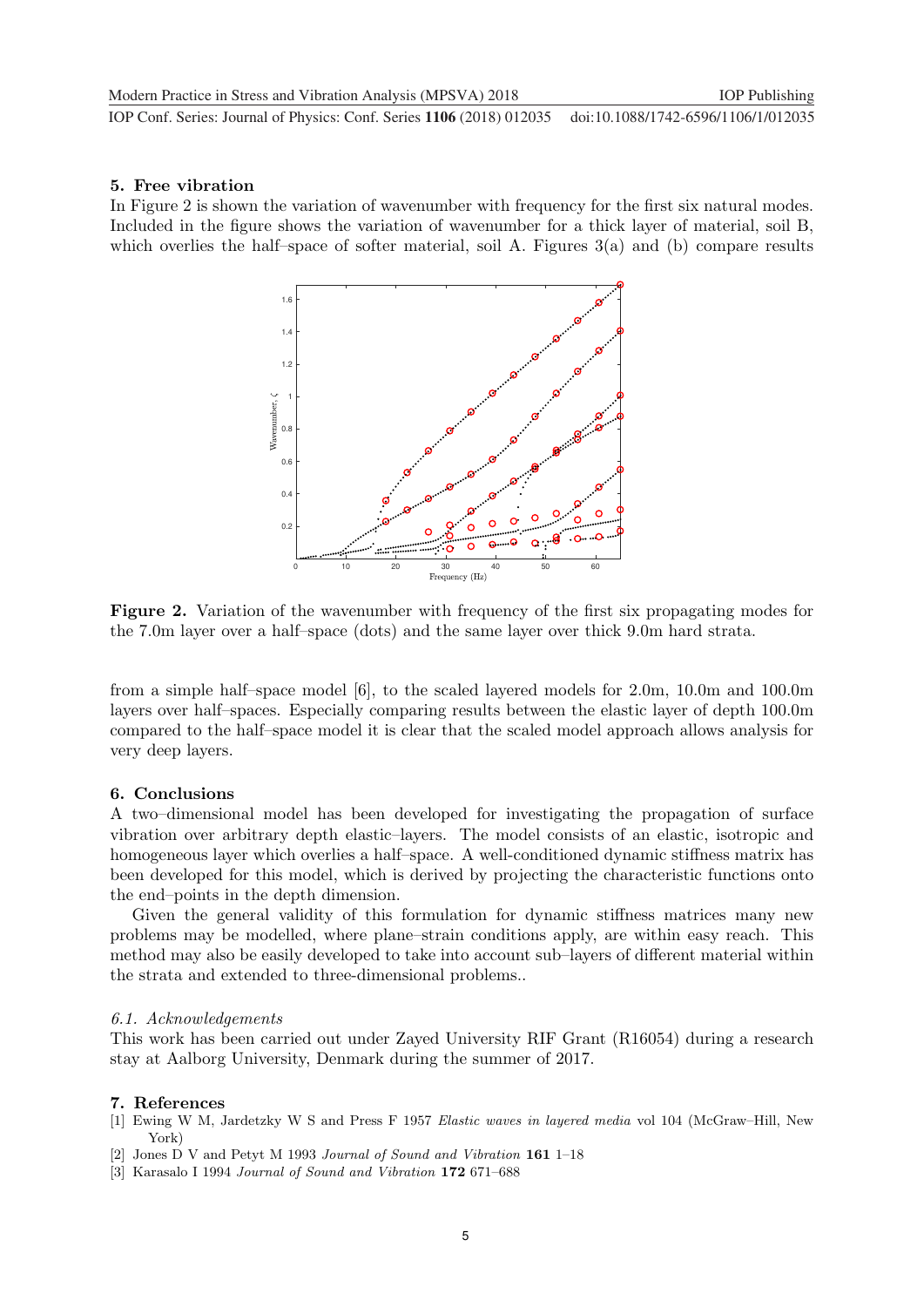

Figure 3. Absolute values of transformed components horizontal and vertical displacement, plotted against non–dimensional distance, elastic layer (soil  $A_1$ ) overlying a half–space model (soil  $B_1$ ),  $H = 2.0m$  (dash-dot) and  $H = 10.0m$  (dashed)  $H = 100.0m$  (solid) at frequency  $64Hz$ . Red-dots represent displacements calculated using the half–space model, [6].

- [4] Liu C L and Ai Z Y 2017 International Journal for Numerical and Analytical Methods in Geomechanics 41 1711–1723
- [5] Sun H, Cai Y and Xu C 2009 International Journal for Numerical and Analytical Methods in Geomechanics 33 529–550
- [6] Jones D V and Petyt M 1991 Journal of Sound and Vibration 147 155–166